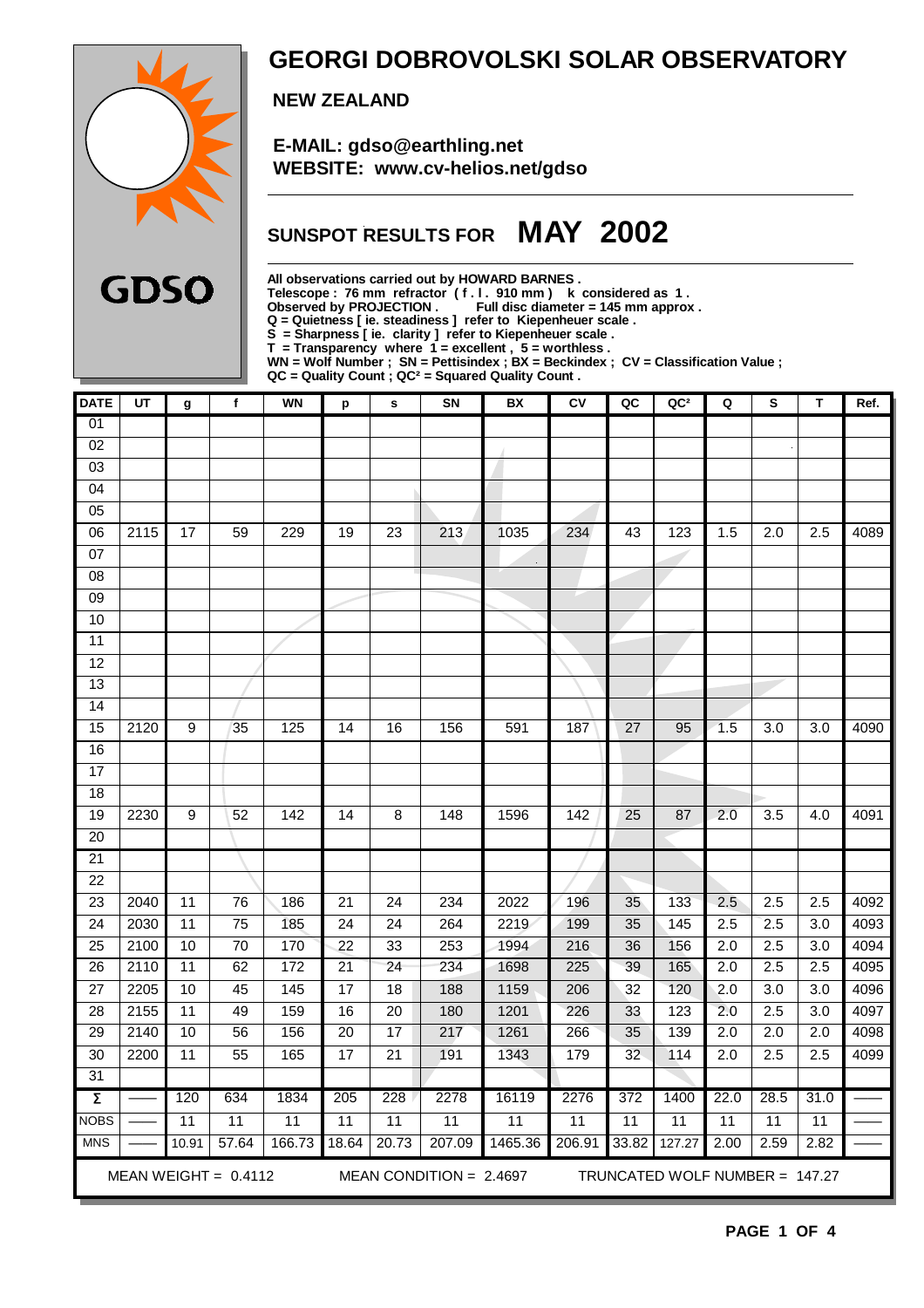### **GEORGI DOBROVOLSKI SOLAR OBSERVATORY**



#### **SUNSPOT DISTRIBUTION & INTER-SOL INDICES FOR**

# **MAY 2002**

**All observations carried out by HOWARD BARNES .**

Telescope : 76 mm refractor (f. l. 910 mm).<br>Observed by PROJECTION . Full disc diam

Full disc diameter = 145 mm approx .

- **Q = Quietness [ ie. steadiness ] refer to Kiepenheuer scale .**
- **S = Sharpness [ ie. clarity ] refer to Kiepenheuer scale .**
- **T = Transparency where 1 = excellent , 5 = worthless .**
- **IS = Inter-Sol Index .**

**gr = number of multi-spot groups .**

**grfp = number of umbræ within penumbræ within the groups (gr) .**

**grf = number of non-penumbral spots within the groups (gr) .**

**efp = number of single penumbral spots .**

**ef = number of single non-penumbral spots .**

| <b>DATE</b>         | UT   | IS              | gr                      | grfp            | grf             | efp                     | ef              | $\mathbf Q$      | ${\bf S}$        | T                | Ref. |
|---------------------|------|-----------------|-------------------------|-----------------|-----------------|-------------------------|-----------------|------------------|------------------|------------------|------|
| 01                  |      |                 |                         |                 |                 |                         |                 |                  |                  |                  |      |
| $\overline{02}$     |      |                 |                         |                 |                 |                         |                 |                  |                  |                  |      |
| 03                  |      |                 |                         |                 |                 |                         |                 |                  |                  |                  |      |
| $\overline{04}$     |      |                 |                         |                 |                 |                         |                 |                  |                  |                  |      |
| $\overline{05}$     |      |                 |                         |                 |                 |                         | z,              |                  |                  |                  |      |
| $\overline{06}$     | 2115 | 68              | $\overline{9}$          | 30              | $\overline{21}$ | $\,6\,$                 | $\overline{2}$  | 1.5              | $\overline{2.0}$ | 2.5              | 4089 |
| 07                  |      |                 |                         |                 |                 |                         |                 |                  |                  |                  |      |
| $\overline{08}$     |      |                 |                         |                 |                 |                         |                 |                  |                  |                  |      |
| 09                  |      |                 |                         |                 |                 |                         |                 |                  |                  |                  |      |
| 10                  |      |                 |                         |                 |                 |                         |                 |                  |                  |                  |      |
| 11                  |      |                 |                         |                 |                 |                         |                 |                  |                  |                  |      |
| 12                  |      |                 |                         |                 |                 |                         |                 |                  |                  |                  |      |
| 13                  |      |                 |                         |                 |                 |                         |                 |                  |                  |                  |      |
| 14                  |      |                 |                         |                 |                 |                         |                 |                  |                  |                  |      |
| 15                  | 2120 | $\overline{41}$ | $\overline{6}$          | 17              | 15              | $\overline{2}$          | $\overline{1}$  | 1.5              | 3.0              | $\overline{3.0}$ | 4090 |
| 16                  |      |                 |                         |                 |                 |                         |                 |                  |                  |                  |      |
| $\overline{17}$     |      |                 |                         |                 |                 |                         |                 |                  |                  |                  |      |
| $\overline{18}$     |      |                 |                         |                 |                 |                         |                 |                  |                  |                  |      |
| 19                  | 2230 | 56              | $\overline{\mathbf{4}}$ | 40              | $\overline{7}$  | $\overline{\mathbf{4}}$ | $\mathbf{1}$    | 2.0              | $\overline{3.5}$ | 4.0              | 4091 |
| 20                  |      |                 |                         |                 |                 |                         |                 |                  |                  |                  |      |
| $\overline{21}$     |      |                 |                         |                 |                 |                         |                 |                  |                  |                  |      |
| 22                  |      |                 |                         |                 |                 |                         |                 |                  |                  |                  |      |
| 23                  | 2040 | $\overline{84}$ | $\bf8$                  | 50              | 23              | $\overline{2}$          | $\mathbf{1}$    | 2.5              | 2.5              | 2.5              | 4092 |
| 24                  | 2030 | 81              | $6\phantom{.}6$         | 48              | 22              | 3                       | $\overline{2}$  | 2.5              | 2.5              | 3.0              | 4093 |
| 25                  | 2100 | 77              | $\boldsymbol{7}$        | 35              | 32              | $\sqrt{2}$              | $\mathbf{1}$    | 2.0              | 2.5              | 3.0              | 4094 |
| $\overline{26}$     | 2110 | $\overline{70}$ | $\overline{8}$          | $\overline{36}$ | $\overline{23}$ | $\overline{2}$          | $\overline{1}$  | $\overline{2.0}$ | 2.5              | 2.5              | 4095 |
| $\overline{27}$     | 2205 | 52              | $\overline{7}$          | $\overline{25}$ | 17              | $\overline{2}$          | $\overline{1}$  | 2.0              | $\overline{3.0}$ | 3.0              | 4096 |
| 28                  | 2155 | 55              | $\overline{6}$          | 26              | 18              | $\overline{3}$          | $\overline{c}$  | $\overline{2.0}$ | 2.5              | $\overline{3.0}$ | 4097 |
| 29                  | 2140 | 64              | 8                       | 38              | 16              | 1                       | $\mathbf{1}$    | 2.0              | $\overline{2.0}$ | 2.0              | 4098 |
| $\overline{30}$     | 2200 | 62              | $\overline{7}$          | $\overline{31}$ | $\overline{20}$ | $\overline{3}$          | $\overline{1}$  | 2.0              | 2.5              | 2.5              | 4099 |
| 31                  |      |                 |                         |                 |                 |                         |                 |                  |                  |                  |      |
| $\overline{\Sigma}$ |      | 710             | 76                      | 376             | 214             | 30                      | 14              | 22.0             | 28.5             | 31.0             |      |
| <b>NOBS</b>         |      | 11              | 11                      | 11              | 11              | 11                      | $\overline{11}$ | 11               | 11               | 11               |      |
| <b>MNS</b>          |      | 64.55           | 6.91                    | 34.18           | 19.45           | 2.73                    | 1.27            | 2.00             | 2.59             | 2.82             |      |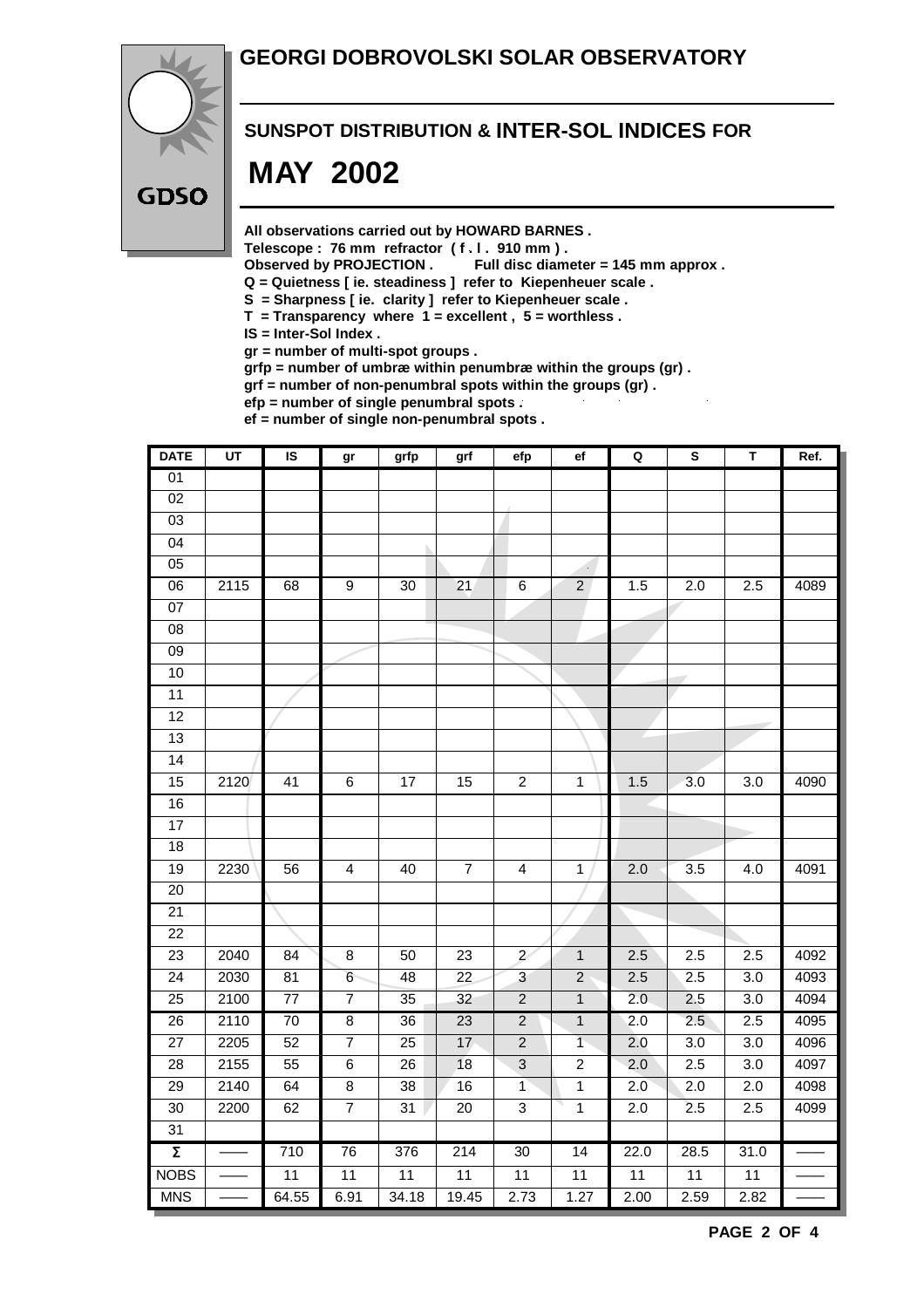

### **SUNSPOT CENSUS BY CLASSIFICATION FOR**

# **MAY 2002**

**All observations carried out by HOWARD BARNES .** Telescope : 76 mm refractor (f. l. 910 mm).<br>Observed by PROJECTION . Full disc diam Full disc diameter = 145 mm approx . **IF 2 OR MORE REGIONS ARE OF THE SAME CLASSIFICATION , THEN SUNSPOT COUNTS ARE SEPARATED BY SOLIDI ( / ) .**

| <b>DATE</b>                                                              | UT   | Α              |                      |                | В              |                  | C              |                | D                                  |                | Е                                          |                                   | F           |              | G              |              | н              |                | J            |  |
|--------------------------------------------------------------------------|------|----------------|----------------------|----------------|----------------|------------------|----------------|----------------|------------------------------------|----------------|--------------------------------------------|-----------------------------------|-------------|--------------|----------------|--------------|----------------|----------------|--------------|--|
|                                                                          |      | g              | f                    | g              | f              | g                | f              | g              | f                                  | g              | f                                          | g                                 | f           | g            | f              | g            | $\mathbf f$    | g              | $\mathsf f$  |  |
| 01                                                                       |      |                |                      |                |                |                  |                |                |                                    |                |                                            |                                   |             |              |                |              |                |                |              |  |
| 02                                                                       |      |                |                      |                |                |                  |                |                |                                    |                |                                            |                                   |             |              |                |              |                |                |              |  |
| 03                                                                       |      |                |                      |                |                |                  |                |                |                                    |                |                                            |                                   |             |              |                |              |                |                |              |  |
| 04                                                                       |      |                |                      |                |                |                  |                |                |                                    |                |                                            |                                   |             |              |                |              |                |                |              |  |
| 05                                                                       |      |                |                      |                |                |                  |                |                |                                    |                |                                            |                                   |             |              |                |              |                |                |              |  |
| 06                                                                       | 2115 | $\overline{2}$ | 1/1                  | $\mathbf{1}$   | $\overline{c}$ | 4                | 2/3/3/5        | 3              | 4/7/23                             | 0              | $\mathbf{0}$                               | $\mathbf 0$                       | $\pmb{0}$   | $\mathbf 0$  | 0              | 1            | $\mathbf{1}$   | 6              | 5x1/2        |  |
| 07                                                                       |      |                |                      |                |                |                  |                |                |                                    |                |                                            |                                   |             |              |                |              |                |                |              |  |
| 08                                                                       |      |                |                      |                |                |                  |                |                |                                    |                |                                            |                                   |             |              |                |              |                |                |              |  |
| 09                                                                       |      |                |                      |                |                |                  |                |                |                                    |                |                                            |                                   |             |              |                |              |                |                |              |  |
| 10                                                                       |      |                |                      |                |                |                  |                |                |                                    |                | ¥.                                         |                                   |             |              |                |              |                |                |              |  |
| 11                                                                       |      |                |                      |                |                |                  |                |                |                                    |                |                                            |                                   |             |              |                |              |                |                |              |  |
| 12                                                                       |      |                |                      |                |                |                  |                |                |                                    |                |                                            |                                   |             |              |                |              |                |                |              |  |
| 13                                                                       |      |                |                      |                |                |                  |                |                |                                    |                |                                            |                                   |             |              |                |              |                |                |              |  |
| 14                                                                       |      |                |                      |                |                |                  |                |                |                                    |                |                                            |                                   |             |              |                |              |                |                |              |  |
| 15                                                                       | 2120 | $\mathbf{1}$   | 1                    | $\vert$ 1      | $\overline{2}$ | $\mathbf{1}$     | $\overline{7}$ | 3              | 3/6/9                              | $\mathbf{1}$   | 5                                          | $\overline{0}$                    | $\mathbf 0$ | $\pmb{0}$    | 0              | 0            | 0              | $\overline{c}$ | 1/1          |  |
| 16                                                                       |      |                |                      |                |                |                  |                |                |                                    |                |                                            |                                   |             |              |                |              |                |                |              |  |
| 17                                                                       |      |                |                      |                |                |                  |                |                |                                    |                |                                            |                                   |             |              |                |              |                |                |              |  |
| 18                                                                       |      |                |                      |                |                |                  |                |                |                                    |                |                                            |                                   |             |              |                |              |                |                |              |  |
| 19                                                                       | 2230 | $\mathbf{1}$   | 1                    | $\overline{0}$ | $\mathbf 0$    | $\mathbf{1}$     | 6              | $\mathbf{1}$   | 5                                  | $\pmb{0}$      | 0                                          | $\vert$ 1                         | 33          | $\pmb{0}$    | $\mathbf 0$    | $\mathbf{1}$ | $\mathbf{1}$   | $\overline{4}$ | 1/1/1/3      |  |
| 20                                                                       |      |                |                      |                |                |                  |                |                |                                    |                |                                            |                                   |             |              |                |              |                |                |              |  |
| 21                                                                       |      |                |                      |                |                |                  |                |                |                                    |                |                                            |                                   |             |              |                |              |                |                |              |  |
| 22                                                                       |      |                |                      |                |                |                  |                |                |                                    |                |                                            |                                   |             |              |                |              |                |                |              |  |
| 23                                                                       | 2040 | $\mathbf{1}$   | $\mathbf{1}$         | $\mathbf{1}$   | $\overline{2}$ | 3                | 2/2/3          | $\overline{2}$ | 7/8                                | $\mathbf{1}$   | 14                                         | $\overline{1}$                    | 35          | $\pmb{0}$    | $\overline{0}$ | 0            | 0              | $\overline{2}$ | 1/1          |  |
| 24                                                                       | 2030 | $\sqrt{2}$     | 1/1                  | 0              | 0              | $\overline{2}$   | 2/3            | $\mathbf{1}$   | 7                                  | $\overline{1}$ | 14                                         | $\overline{2}$                    | 18/26       | $\mathbf 0$  | 0              | 0            | 0              | 3              | 1/1/1        |  |
| 25                                                                       | 2100 | $\mathbf{1}$   | 1                    | $\mathbf 0$    | 0              | $\overline{2}$   | 2/3            | $\overline{2}$ | 2/8                                | $\mathbf{1}$   | 16                                         | $\overline{c}$                    | 17/19       | $\mathbf 0$  | 0              | 0            | 0              | $\overline{2}$ | 1/1          |  |
| 26                                                                       | 2110 | $\mathbf{1}$   | $\mathbf{1}$         | $\mathbf 0$    | 0              | 3                | 2/3/3          | $\overline{2}$ | 3/4                                | $\mathbf{1}$   | 14                                         | $\overline{2}$                    | 13/17       | $\mathbf 0$  | 0              | 0            | 0              | $\overline{2}$ | 1/1          |  |
| 27                                                                       | 2205 | $\mathbf{1}$   | 1                    | $\mathbf 0$    | $\mathbf 0$    | $\mathbf{1}$     | $\overline{2}$ | $\overline{2}$ | 4/8                                | $\overline{2}$ | 7/14                                       | $\mathbf 0$                       | $\mathbf 0$ | $\mathbf{1}$ | 5              | 0            | 0              | 3              | 1/1/2        |  |
| 28                                                                       | 2155 | $\overline{2}$ | 1/1                  | 0              | 0              | $\mathbf{1}$     | 5              | 3              | 4/9/11                             | $\mathbf 0$    | 0                                          | $\overline{1}$                    | 10          | $\mathbf{1}$ | 5              | 0            | 0              | 3              | 1/1/1        |  |
| 29                                                                       | 2140 | 1              | 1                    | 0              | 0              | $\overline{2}$   | 2/2            | 5              | 3/4/8/9/10                         | $\mathbf 0$    | $\mathbf 0$                                | $\overline{1}$                    | 16          | 0            | 0              | 0            | 0              | 1              | $\mathbf{1}$ |  |
| 30                                                                       | 2200 | $\mathbf{1}$   | 1                    | $\overline{2}$ | 2/2            | $\mathbf{1}$     | 3              | 3              | 6/7/9                              | 0              | $\pmb{0}$                                  | $\mathbf{1}$                      | 22          | $\mathbf 0$  | 0              | 0            | 0              | 3              | 1/1/1        |  |
| 31                                                                       |      |                |                      |                |                |                  |                |                |                                    |                |                                            |                                   |             |              |                |              |                |                |              |  |
| <b>TOTALS</b>                                                            |      | 14             | 14                   | 5 <sub>5</sub> | 10             | 21               | 65             | 27             | 188                                | 7              | 84                                         | 11                                | 226         | $2\sqrt{ }$  | $10 \quad 2$   |              | $\overline{a}$ |                | 31 35        |  |
| REGIONAL PERCENTAGES                                                     |      |                |                      |                |                |                  |                |                |                                    |                |                                            |                                   |             |              |                |              |                |                |              |  |
| $\mathsf{A}$                                                             |      |                | $\sf B$<br>${\bf C}$ |                |                | $\mathsf E$<br>D |                |                | $\mathsf F$                        |                | ${\mathsf G}$<br>$\boldsymbol{\mathsf{H}}$ |                                   |             |              | J              |              | $\Sigma g$     |                |              |  |
| 11.7                                                                     |      |                | 4.2<br>17.5          |                |                | 22.5<br>5.8      |                |                |                                    | 9.2            | 1.7                                        |                                   | 1.7         |              | 25.8           |              | 120            |                |              |  |
| $NOBS = 11$<br>$\overline{p}/\overline{g}$ mean = 1.7390                 |      |                |                      |                |                |                  |                |                | $\frac{1}{\sqrt{9}}$ mean = 5.3687 |                |                                            |                                   |             |              |                |              |                |                |              |  |
|                                                                          |      |                |                      |                |                |                  |                |                |                                    |                |                                            | $\frac{1}{\pi}$ / g mean = 5.2833 |             |              |                |              |                |                |              |  |
| $\frac{1}{p}$ / g mean = 1.7083<br>GROUP COMPLEXITY INDEX (GCI) = 6.9917 |      |                |                      |                |                |                  |                |                |                                    |                |                                            |                                   |             |              |                |              |                |                |              |  |
|                                                                          |      |                |                      |                |                |                  |                |                |                                    |                |                                            |                                   |             |              |                |              |                |                |              |  |